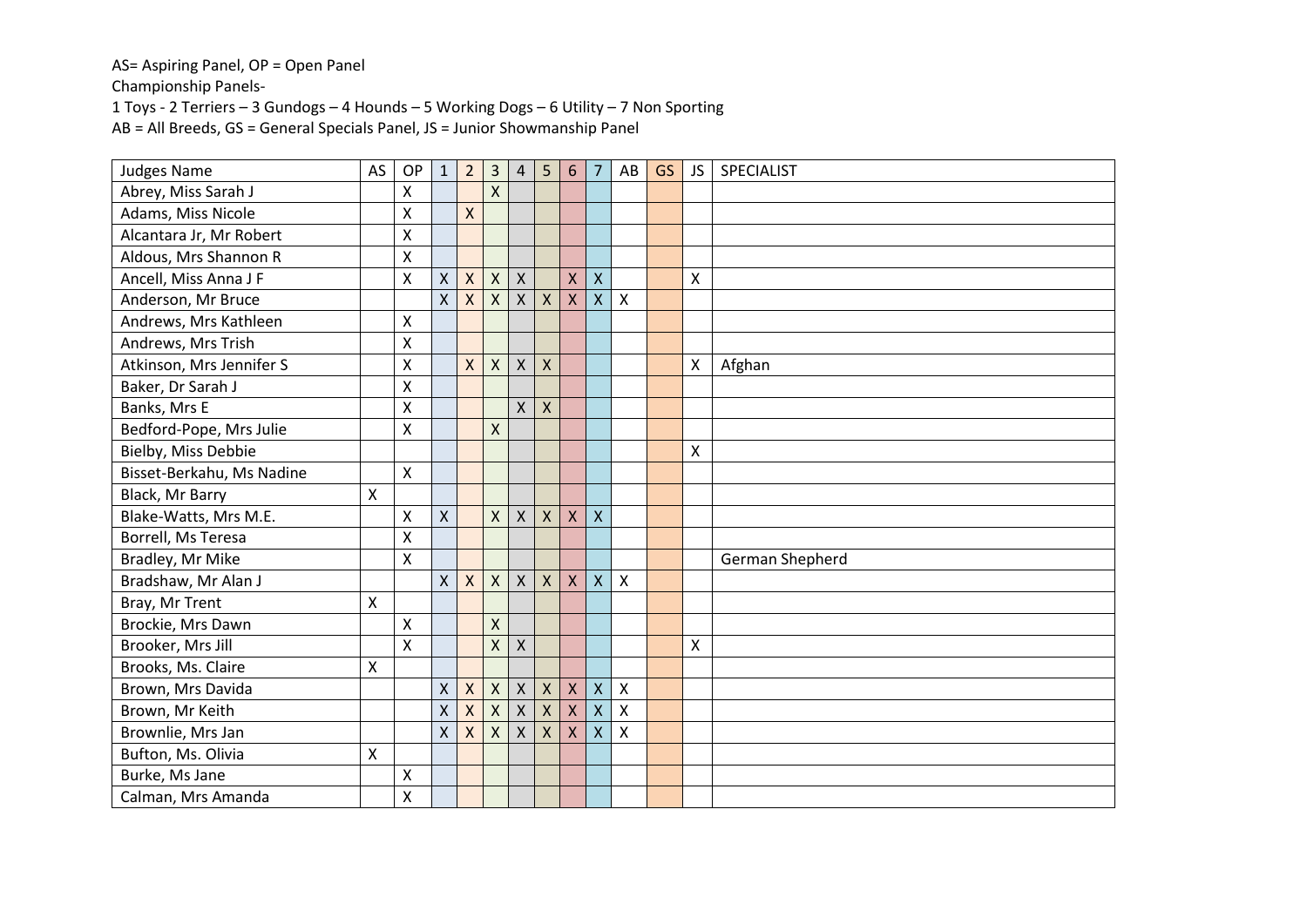Championship Panels-

1 Toys - 2 Terriers – 3 Gundogs – 4 Hounds – 5 Working Dogs – 6 Utility – 7 Non Sporting

| Calman, Mrs Penny             |   | Χ | X              |                    |                           |                    |                           |                    |                         |                           |                           |                       |
|-------------------------------|---|---|----------------|--------------------|---------------------------|--------------------|---------------------------|--------------------|-------------------------|---------------------------|---------------------------|-----------------------|
| Campbell, Mrs Robyn C         |   |   |                |                    |                           |                    |                           |                    |                         |                           | X                         |                       |
| Carlton, Mr Gary              |   | Χ | X              |                    | $\pmb{\mathsf{X}}$        | $\mathsf{X}$       |                           | $\mathsf{X}$       | $\pmb{\mathsf{X}}$      |                           |                           |                       |
| Carlton, Mrs L                |   | X |                |                    | $\mathsf{X}$              |                    | $\mathsf{X}$              | $\mathsf{X}$       | $\overline{\mathsf{X}}$ |                           |                           |                       |
| Carroll, Mr Barry J           |   | X |                |                    |                           |                    |                           |                    |                         |                           |                           |                       |
| Cederman, Mrs Carolyn         |   |   | X              | $\mathsf{X}$       | $\boldsymbol{\mathsf{X}}$ | $\pmb{\mathsf{X}}$ | $\boldsymbol{\mathsf{X}}$ | $\pmb{\mathsf{X}}$ | $\pmb{\mathsf{X}}$      | $\boldsymbol{\mathsf{X}}$ |                           |                       |
| Chalmers, Mrs Lesley          |   |   | X              | $\mathsf{X}$       | $\mathsf{x}$              | $\mathsf{X}$       | $\mathsf{X}$              | $\mathsf{X}$       | $\pmb{\mathsf{X}}$      | $\boldsymbol{\mathsf{X}}$ |                           |                       |
| Chaytor, Mrs Sue              |   | X | $\mathsf{X}$   |                    |                           |                    | $\mathsf{X}$              |                    |                         |                           |                           | <b>Border Collie</b>  |
| Chrisstoffels, Mrs Sam        |   | X |                |                    |                           |                    |                           |                    |                         |                           |                           |                       |
| Clark, Mrs D.H.               |   |   | x              | $\mathsf{X}$       | $\pmb{\times}$            | $\mathsf{X}$       | $\boldsymbol{\mathsf{X}}$ | $\pmb{\mathsf{X}}$ | $\pmb{\mathsf{X}}$      | $\boldsymbol{\mathsf{X}}$ |                           |                       |
| Clark, Ms Helen               |   | X |                |                    |                           |                    |                           |                    |                         |                           |                           | Samoyed               |
| Clark, Mr N.J.                |   |   | x              | $\mathsf{X}$       | $\mathsf{X}$              | $\mathsf{X}$       | $\boldsymbol{\mathsf{X}}$ | $\mathsf{X}$       | $\mathsf{X}$            | $\boldsymbol{\mathsf{X}}$ |                           |                       |
| Clausen, Mrs. Elizabeth       | X |   |                |                    |                           |                    |                           |                    |                         |                           |                           |                       |
| Day, Mrs Joanne               |   | X |                | $\mathsf{X}$       | $\mathsf{X}$              |                    |                           |                    |                         |                           |                           |                       |
| De Boer, Mr Erik              |   | Χ |                |                    | $\pmb{\mathsf{X}}$        |                    |                           | $\mathsf{X}$       | $\mathsf{X}$            |                           |                           |                       |
| Delaney, Rev. Tim             | X |   |                |                    |                           |                    |                           |                    |                         |                           |                           |                       |
| Diamanti, Ms Lavina           |   | X |                | $\mathsf{X}$       | $\mathsf{X}$              | $\mathsf{X}$       | $\mathsf{X}$              | $\mathsf{\chi}$    | $\overline{\mathsf{X}}$ |                           | X                         |                       |
| Diggins, Mrs Samantha         |   | X | X              | $\mathsf{X}$       |                           |                    |                           |                    |                         |                           |                           |                       |
| Dixon, Mr Reuben W            |   | X |                |                    |                           |                    |                           |                    |                         |                           |                           |                       |
| Dobie, Mrs Anne               |   | X | X              |                    |                           |                    |                           |                    |                         |                           |                           |                       |
| Donaldson-Rogers, Ms Ashleigh |   | X | X              |                    |                           |                    |                           |                    | $\mathsf{\overline{X}}$ |                           | X                         | St. Bernard           |
| Donaldson-Rogers, Ms Stacy    |   | X |                |                    |                           |                    |                           |                    |                         |                           |                           | Poodles & Dobermanns  |
| Douglas, Mrs Pam              |   |   | $\mathsf{X}^-$ | $\pmb{\mathsf{X}}$ | $\pmb{\mathsf{X}}$        | $\pmb{\mathsf{X}}$ | $\pmb{\mathsf{X}}$        | $\pmb{\mathsf{X}}$ | $\pmb{\mathsf{X}}$      | $\pmb{\mathsf{X}}$        |                           | <b>Bearded Collie</b> |
| Doyle, Mr Gary E              |   |   | $\mathsf{X}$   | $\mathsf{X}$       | $\mathsf{X}$              | X                  | $\boldsymbol{\mathsf{X}}$ | $\mathsf{X}$       | $\mathsf{X}$            | $\mathsf{X}$              |                           |                       |
| Dryden, Ms Angela             | X |   |                |                    |                           |                    |                           |                    |                         |                           |                           |                       |
| Dunlop, Ms S.A.               |   | Χ |                |                    |                           | X                  |                           |                    |                         |                           |                           |                       |
| Dupe, Mrs Helen               |   |   |                |                    |                           |                    |                           |                    |                         |                           | $\boldsymbol{\mathsf{X}}$ |                       |
| Ekstam, Mrs Eva               |   |   | $\mathsf{X}$   | $\mathsf{x}$       | $\pmb{\mathsf{X}}$        | $\mathsf{X}$       | $\boldsymbol{\mathsf{X}}$ | $\mathsf{X}$       | $\mathsf{X}$            | $\pmb{\times}$            |                           |                       |
| Ellis, Mr R.W.                |   | X |                |                    |                           |                    |                           |                    |                         |                           |                           |                       |
| Espie, Mrs M (Lynne)          |   |   |                |                    |                           |                    |                           |                    |                         |                           |                           | Old English Sheepdog  |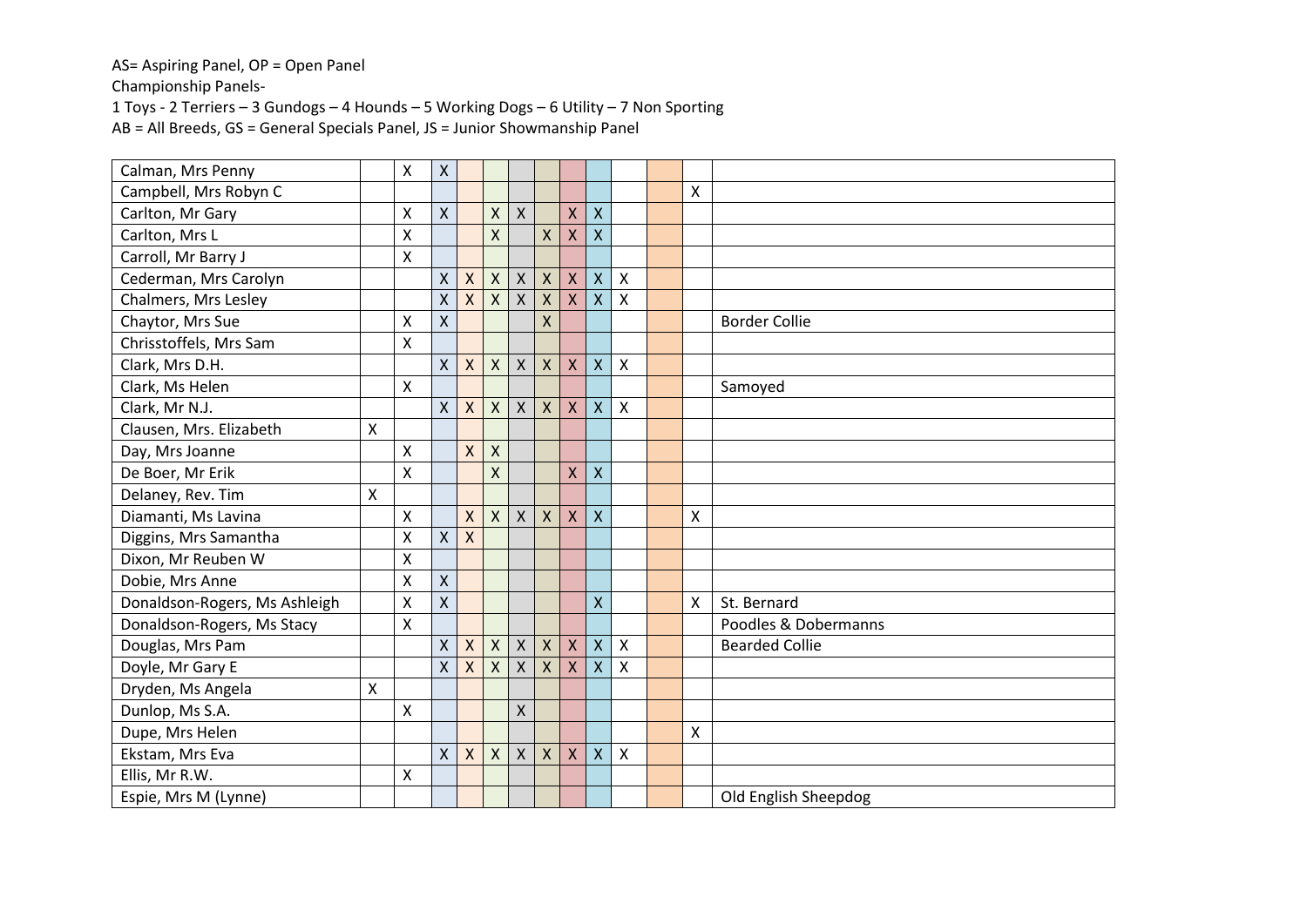Championship Panels-

1 Toys - 2 Terriers – 3 Gundogs – 4 Hounds – 5 Working Dogs – 6 Utility – 7 Non Sporting

| Falconer, Miss Bronwyn J  |   | X                     |              |                           |                |                    |                           |                    |                           |                           |              |   |                                      |
|---------------------------|---|-----------------------|--------------|---------------------------|----------------|--------------------|---------------------------|--------------------|---------------------------|---------------------------|--------------|---|--------------------------------------|
| Falconer, Miss Chelsea    |   | Χ                     |              |                           |                |                    |                           |                    |                           |                           |              |   |                                      |
| Fears, Mr Bernard         |   |                       |              |                           |                |                    |                           |                    |                           |                           | $\mathsf{X}$ | X |                                      |
| Feng, Ms. Lin (Elaine)    | Χ |                       |              |                           |                |                    |                           |                    |                           |                           |              |   |                                      |
| Fifield, Mr David         |   |                       |              |                           |                |                    |                           |                    |                           |                           | $\mathsf{X}$ |   |                                      |
| Finlayson, Ms Kaye        |   |                       | X            | $\boldsymbol{\mathsf{X}}$ | $\pmb{\times}$ | $\mathsf{X}$       | $\mathsf{X}$              | $\pmb{\mathsf{X}}$ | $\mathsf{X}$              | $\mathsf{X}$              |              |   | <b>Cavalier King Charles Spaniel</b> |
| Finlayson, Miss Wendy J   |   |                       |              |                           |                |                    |                           |                    |                           |                           |              |   | Borzoi                               |
| Flegg, Mrs Linda          |   | Χ                     |              | X                         |                |                    |                           |                    |                           |                           |              |   |                                      |
| Foley, Ms T'Keyah         | X |                       |              |                           |                |                    |                           |                    |                           |                           |              |   |                                      |
| Frazer, Mrs Kimberley     |   | Χ                     |              |                           |                |                    |                           |                    |                           |                           |              |   |                                      |
| Frazer, Mr Matthew R.W.   |   | X                     |              |                           |                |                    |                           |                    |                           |                           |              |   |                                      |
| Gamlin, Mrs Arvine        |   | $\mathsf{\mathsf{X}}$ |              |                           |                |                    |                           |                    |                           |                           |              |   |                                      |
| Garlick, Mrs E.M.         |   | X                     |              |                           |                |                    |                           |                    |                           |                           |              | Χ |                                      |
| Garvey-Webb, Mrs Cathy    |   | X                     | X            |                           |                | X                  |                           |                    | $\overline{X}$            |                           |              | X |                                      |
| Geedes-Cook, Mr Ian       |   | X                     |              |                           |                |                    |                           | $\mathsf{X}$       |                           |                           |              |   | Rottweiler, Swedish Vallhund         |
| Gibson, Mr Tony           |   | X                     |              |                           |                |                    | $\mathsf{X}$              |                    |                           |                           |              |   | <b>German Shepherd Dog</b>           |
| Gilbert, Ms S.J.          |   | X                     |              |                           |                | X                  |                           |                    |                           |                           |              |   |                                      |
| Gillott, Mr Peter         | X |                       |              |                           |                |                    |                           |                    |                           |                           |              |   |                                      |
| Goodwill, Mr Paul         |   | Χ                     |              |                           |                |                    |                           |                    |                           |                           |              | X |                                      |
| Grace, Mrs Denise         |   | Χ                     | $\mathsf{X}$ |                           | $\mathsf{X}$   | $\pmb{\times}$     | $\mathsf{X}$              |                    |                           |                           |              |   | Collies (Rough & Smooth)             |
| Graham, Mr Chris          |   |                       | X            | $\mathsf{X}$              | $\mathsf{X}$   | $\sf X$            | $\boldsymbol{\mathsf{X}}$ | $\pmb{\mathsf{X}}$ | $\mathsf{\chi}$           | $\mathsf{X}$              |              |   |                                      |
| Graham, Mrs Karen         |   | X                     |              |                           |                |                    | $\mathsf{\chi}$           | $\mathsf{X}$       | $\mathsf{\chi}$           |                           |              |   |                                      |
| Green, Mr John            |   | X                     |              | X                         | $\mathsf{X}$   | $\pmb{\mathsf{X}}$ |                           |                    |                           |                           |              |   |                                      |
| Greer, Mrs L.D.           |   | X                     |              |                           |                | X                  | $\boldsymbol{\mathsf{X}}$ |                    |                           |                           |              | X | Shetland Sheepdog                    |
| Greer, Mr Raymond         |   |                       | X            | $\pmb{\mathsf{X}}$        | $\mathsf{X}$   | $\pmb{\mathsf{X}}$ | $\mathsf{X}$              | $\pmb{\mathsf{X}}$ | $\mathsf{\chi}$           | $\mathsf{\chi}$           |              |   |                                      |
| Gulbransen, Mrs Geraldine |   |                       | $\mathsf{X}$ | $\mathsf{X}$              | $\mathsf{X}$   | $\pmb{\times}$     | $\pmb{\mathsf{X}}$        | $\pmb{\mathsf{X}}$ | $\boldsymbol{\mathsf{X}}$ | $\boldsymbol{\mathsf{X}}$ |              |   |                                      |
| Hall, Mr R.E.             |   | X                     |              | X                         |                |                    |                           |                    |                           |                           |              |   |                                      |
| Halliwell, Ms Lenore      | X |                       |              |                           |                |                    |                           |                    |                           |                           |              |   |                                      |
| Halliwell, Ms Renee       | X |                       |              |                           |                |                    |                           |                    |                           |                           |              |   |                                      |
| Hamblyn, Mr Michael       |   | X                     |              |                           |                |                    |                           |                    |                           |                           |              |   |                                      |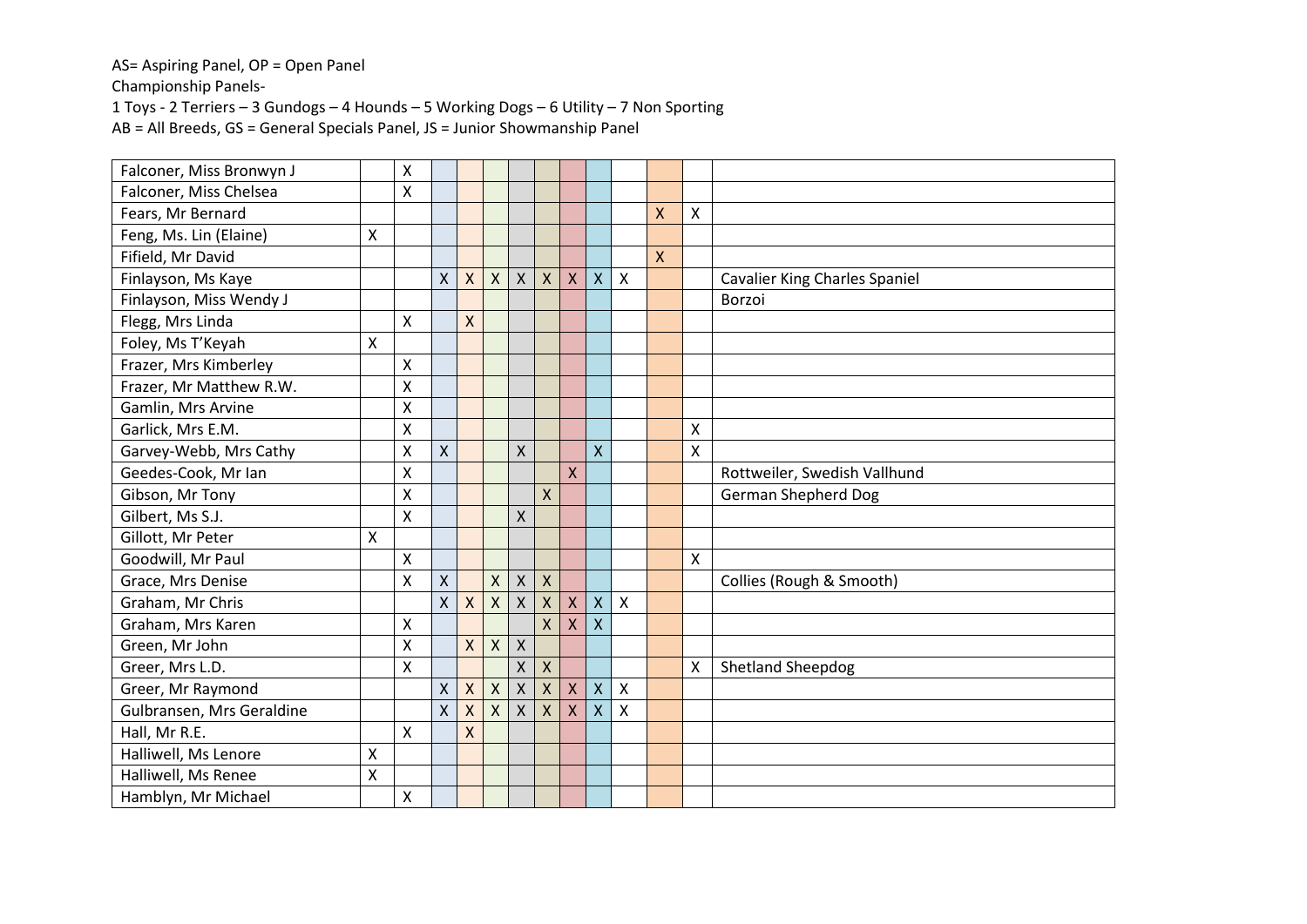Championship Panels-

1 Toys - 2 Terriers – 3 Gundogs – 4 Hounds – 5 Working Dogs – 6 Utility – 7 Non Sporting AB = All Breeds, GS = General Specials Panel, JS = Junior Showmanship Panel

| Hamilton, Mrs Jenny     |   |                    | X                         | $\mathsf X$               | $\boldsymbol{\mathsf{X}}$ | $\boldsymbol{\mathsf{X}}$ | $\mathsf{X}$       | $\mathsf{X}$              | $\mathsf{X}$            | X                  | $\boldsymbol{\mathsf{X}}$ |                          |
|-------------------------|---|--------------------|---------------------------|---------------------------|---------------------------|---------------------------|--------------------|---------------------------|-------------------------|--------------------|---------------------------|--------------------------|
| Hamilton, Miss Meg      |   | Χ                  |                           |                           |                           |                           |                    | X                         |                         |                    |                           |                          |
| Hansen, Mr William      |   | Χ                  |                           |                           |                           |                           |                    |                           |                         |                    |                           |                          |
| Hanson, Mrs Betty C.    |   | X                  |                           |                           | $\mathsf{X}$              | $\mathsf{X}$              |                    |                           |                         |                    |                           |                          |
| Hanson, Ms Desiree      |   | X                  |                           |                           |                           |                           |                    |                           |                         |                    | $\mathsf{X}$              |                          |
| Hardwick, Mrs Kathleen  |   |                    | $\mathsf{x}$              | $\pmb{\mathsf{X}}$        | $\pmb{\mathsf{X}}$        | $\mathsf{X}$              | $\pmb{\mathsf{X}}$ | X                         | $\mathsf{X}$            | X                  | X                         | Dachshunds               |
| Harris, Mr Brian N      |   |                    | $\mathsf{X}$              | $\pmb{\mathsf{X}}$        | $\pmb{\mathsf{X}}$        | $\mathsf{X}$              | $\pmb{\mathsf{X}}$ | $\boldsymbol{\mathsf{X}}$ | $\mathsf{X}$            | $\pmb{\mathsf{X}}$ | X                         | Tibetan Terrier, Samoyed |
| Harris, Ms Desne        |   | $\pmb{\mathsf{X}}$ |                           |                           |                           | $\mathsf{\chi}$           |                    | $\mathsf{\chi}$           |                         |                    |                           |                          |
| Harris, Mrs Louise      |   |                    | $\pmb{\mathsf{X}}$        | $\boldsymbol{\mathsf{X}}$ | $\pmb{\mathsf{X}}$        | $\boldsymbol{\mathsf{X}}$ | $\pmb{\mathsf{X}}$ | X                         | $\pmb{\mathsf{X}}$      | Χ                  |                           | Tibetan Terrier, Samoyed |
| Harrison, Miss Karen D  |   | X                  | $\mathsf{X}$              | $\mathsf{X}$              | $\mathsf{X}$              |                           |                    | $\mathsf{\chi}$           | $\overline{\mathsf{X}}$ |                    |                           |                          |
| Harrison, Mrs Nicole    |   | $\pmb{\mathsf{X}}$ |                           |                           | X                         | $\mathsf{X}$              |                    | X                         | $\mathsf{X}$            |                    |                           |                          |
| Hartley, Mrs V          |   | $\mathsf{X}$       | $\boldsymbol{\mathsf{X}}$ |                           |                           |                           |                    |                           | $\mathsf{X}$            |                    |                           |                          |
| Hean, Mrs M             |   | $\pmb{\mathsf{X}}$ |                           |                           |                           |                           |                    |                           |                         |                    |                           | Golden Retriever         |
| Henderson, Ms. Anita    | X |                    |                           |                           |                           |                           |                    |                           |                         |                    | $\mathsf{X}$              |                          |
| Hewitt, Mr Martin       |   | $\pmb{\mathsf{X}}$ |                           |                           | X                         | $\mathsf{X}$              | $\mathsf{X}$       |                           |                         |                    |                           | <b>Basset Hound</b>      |
| Hicks, Mrs Wendy K      |   | $\mathsf{\chi}$    | $\mathsf{X}$              | $\pmb{\mathsf{X}}$        |                           |                           |                    |                           | $\mathsf{X}$            |                    |                           |                          |
| Hoeben, Mrs Charmaine   |   | $\mathsf{X}$       |                           | $\mathsf{X}$              |                           |                           |                    |                           |                         |                    |                           |                          |
| Hogg, Ms Carolyn        | X |                    |                           |                           |                           |                           |                    |                           |                         |                    |                           |                          |
| Hogg, Miss Zoe          |   | Χ                  |                           |                           |                           |                           |                    |                           |                         |                    |                           |                          |
| Holland, Mrs Heidi      |   | X                  |                           | $\pmb{\mathsf{X}}$        |                           |                           |                    |                           |                         |                    |                           |                          |
| Holmes, Mrs Pamela      |   |                    |                           |                           |                           |                           |                    |                           |                         |                    |                           | Borzoi                   |
| Hull, Mrs Debbie J      |   | Χ                  |                           |                           | X                         |                           |                    |                           |                         |                    |                           |                          |
| Hyde, Mrs Barbara       |   |                    | $\mathsf{X}$              | $\boldsymbol{X}$          | X                         | $\pmb{\mathsf{X}}$        | $\pmb{\mathsf{X}}$ | X                         | $\pmb{\mathsf{X}}$      | Χ                  |                           |                          |
| Hyslop, Ms Judith       |   | $\pmb{\mathsf{X}}$ |                           |                           |                           |                           |                    |                           |                         |                    |                           |                          |
| Ireland, Mr Shaun       | Χ |                    |                           |                           |                           |                           |                    |                           |                         |                    |                           |                          |
| Jackson, Mrs Kat        |   | Χ                  |                           |                           |                           |                           |                    |                           |                         |                    |                           |                          |
| Jacques, Mrs Victoria J |   | $\pmb{\mathsf{X}}$ |                           |                           |                           |                           |                    |                           |                         |                    | Χ                         |                          |
| Jeannes, Ms Giselle     |   | Χ                  |                           | $\mathsf{X}$              | Χ                         |                           | Χ                  | X                         | $\mathsf{\chi}$         |                    |                           |                          |
| Jin, Ms Yi (Lydia)      |   | Χ                  |                           |                           |                           |                           |                    |                           |                         |                    |                           |                          |
| Johnston, Mrs Gwen      |   |                    | X                         | $\mathsf X$               | Χ                         | $\boldsymbol{\mathsf{X}}$ | $\pmb{\mathsf{X}}$ | $\pmb{\mathsf{X}}$        | $\pmb{\mathsf{X}}$      | X                  |                           |                          |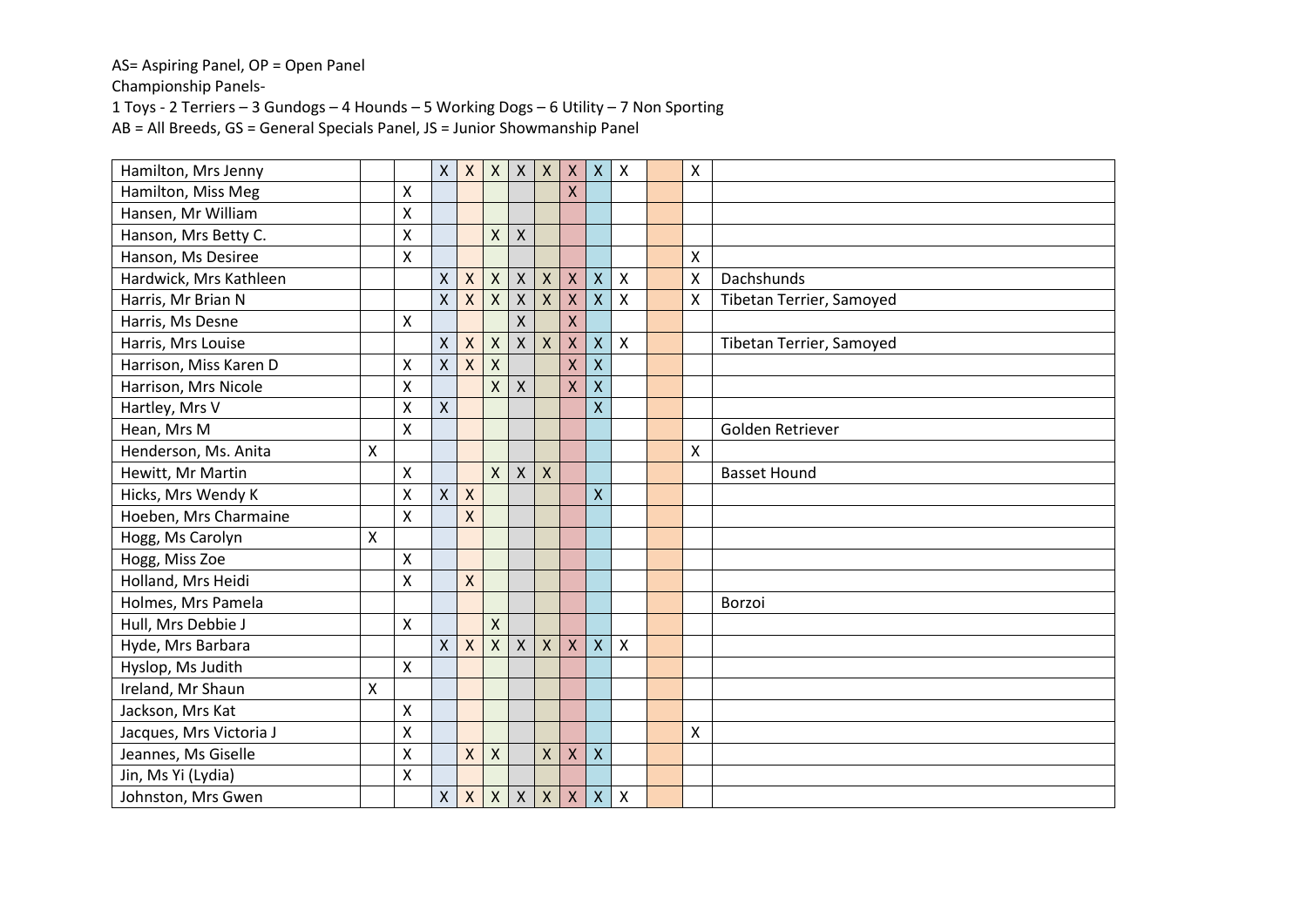Championship Panels-

1 Toys - 2 Terriers – 3 Gundogs – 4 Hounds – 5 Working Dogs – 6 Utility – 7 Non Sporting

| Jordan, Ms Zeta                |   | Χ |                |                           |                    |                         |                           |                         |                       |                           |   |                    | Am. Staffordshire Terrier            |
|--------------------------------|---|---|----------------|---------------------------|--------------------|-------------------------|---------------------------|-------------------------|-----------------------|---------------------------|---|--------------------|--------------------------------------|
| Jorey, Mr Mark                 | X |   |                |                           |                    |                         |                           |                         |                       |                           |   |                    |                                      |
| Keetley, Mr Barrie             |   | Χ |                |                           |                    |                         | X                         |                         |                       |                           |   |                    |                                      |
| Kersey, Mr Phil                |   |   |                |                           |                    |                         |                           |                         |                       |                           | X |                    |                                      |
| King, Ms Janine M              |   |   |                |                           |                    |                         |                           |                         |                       |                           |   |                    | <b>Cavalier King Charles Spaniel</b> |
| King, Mr Richard               |   | X |                |                           |                    |                         |                           |                         |                       |                           |   |                    |                                      |
| Klenner, Miss Jordan           | X |   |                |                           |                    |                         |                           |                         |                       |                           |   | $\pmb{\mathsf{X}}$ |                                      |
| Lang, Miss Hayley              |   | X |                |                           |                    |                         |                           |                         |                       |                           |   | $\mathsf{\chi}$    |                                      |
| Lawrence, Mr Mark              |   | X | $\mathsf{X}^-$ | $\boldsymbol{\mathsf{X}}$ | $\mathsf{X}$       |                         |                           |                         |                       |                           |   |                    |                                      |
| Lawrence, Miss Teresa          |   | X |                |                           |                    |                         | $\mathsf{X}$              |                         | $\mathsf{X}$          |                           |   |                    |                                      |
| Leslie, Mrs Karen              |   | Χ |                |                           |                    |                         |                           |                         |                       |                           |   |                    |                                      |
| Lindup, Mr G.F.A.              |   | X |                |                           |                    |                         |                           |                         |                       |                           |   |                    |                                      |
| Long, Mrs Carole Y             |   |   | $\mathsf{X}^-$ | $\boldsymbol{\mathsf{X}}$ | $\pmb{\mathsf{X}}$ | $\pmb{\mathsf{X}}$      | $\pmb{\chi}$              | $\mathsf{X}$            | $\pmb{\mathsf{X}}$    | $\pmb{\times}$            |   |                    |                                      |
| Lowe, Mrs Patricia             |   | Χ |                |                           |                    |                         |                           |                         |                       |                           |   |                    | <b>Great Dane</b>                    |
| Lowe, Mr Rory                  |   | X |                |                           |                    |                         |                           |                         | $\mathsf{\mathsf{X}}$ |                           |   |                    |                                      |
| Lynch, Ms Lee-Ann              |   | X |                |                           |                    |                         | $\boldsymbol{\mathsf{X}}$ |                         |                       |                           |   | X                  | Newfoundland                         |
| MacKenzie-Goodwin, Mrs Lavinia |   | X | X              |                           | $\sf X$            | X                       | $\mathsf{X}$              |                         |                       |                           |   |                    | Golden Retriever                     |
| Magnus, Miss Karla             |   | X |                |                           |                    | X                       |                           |                         |                       |                           |   | X                  | Samoyed                              |
| Maguigan, Mrs Shirley          |   | Χ |                |                           |                    |                         |                           |                         |                       |                           |   |                    |                                      |
| Manning, Mr Robert             |   | Χ |                |                           |                    |                         |                           |                         |                       |                           |   | X                  |                                      |
| Marsh, Mr Tony                 |   | X |                |                           |                    |                         |                           |                         |                       |                           |   |                    | Rottweiler                           |
| Martin, Miss Kelly             |   |   | X              | $\mathsf{X}$              | $\mathsf{X}$       | $\pmb{\mathsf{X}}$      | $\boldsymbol{\mathsf{X}}$ | $\pmb{\mathsf{X}}$      | $\pmb{\mathsf{X}}$    | $\boldsymbol{\mathsf{X}}$ |   |                    |                                      |
| Matheson, Mrs Caroline         |   | X | X              |                           |                    | $\mathsf{X}$            |                           | $\overline{\mathsf{X}}$ | $\mathsf{X}$          |                           |   |                    |                                      |
| McArthur, Miss Alison          | X |   |                |                           |                    |                         |                           |                         |                       |                           |   |                    |                                      |
| McCambridge, Mrs Vivienne R    |   | X |                |                           | $\mathsf{X}$       |                         | $\mathsf{X}$              |                         |                       |                           |   |                    |                                      |
| McErlane, Mrs Jean             |   |   | X              | $\pmb{\mathsf{X}}$        | $\pmb{\mathsf{X}}$ | $\pmb{\mathsf{X}}$      | $\mathsf{X}$              | $\pmb{\mathsf{X}}$      | $\pmb{\mathsf{X}}$    | $\pmb{\mathsf{X}}$        |   |                    |                                      |
| McIntyre, Ms Karen             |   |   | $\mathsf{X}^-$ | $\mathsf{\chi}$           | $\mathsf{X}$       | $\overline{\mathsf{X}}$ | $\mathsf{\chi}$           | $\mathsf{X}$            | $\mathsf{X}$          | $\pmb{\times}$            |   |                    |                                      |
| McKennie, Ms Christie          |   | Χ |                |                           |                    |                         |                           |                         |                       |                           |   |                    |                                      |
| McVicker, Mrs Lenore           |   | Χ |                |                           | $\pmb{\mathsf{X}}$ | $\mathsf{X}$            |                           |                         |                       |                           |   |                    |                                      |
| Meads, Mrs Sandie              |   | Χ |                |                           |                    |                         |                           |                         |                       |                           |   |                    | <b>Griffon Bruxellois</b>            |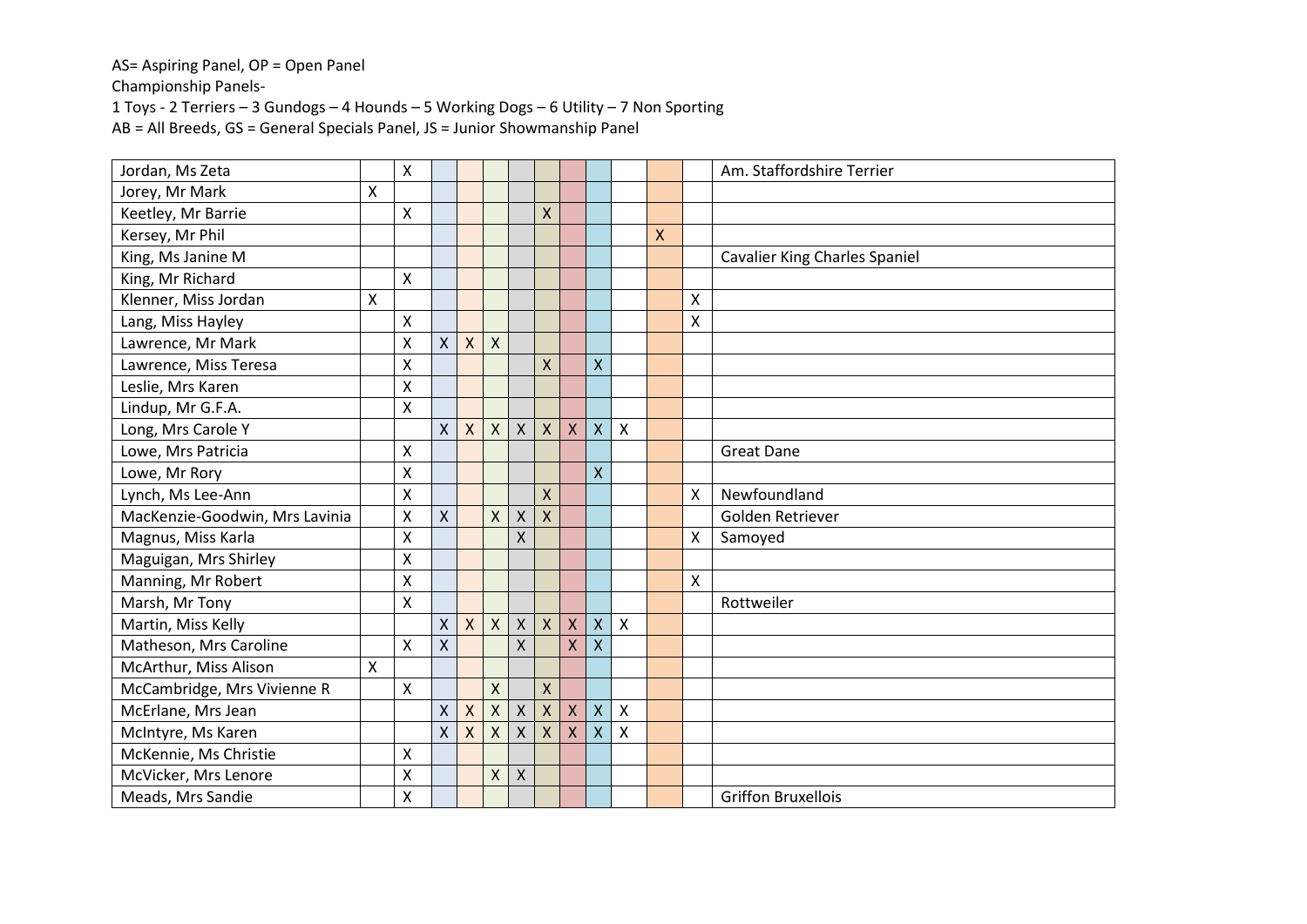Championship Panels-

1 Toys - 2 Terriers – 3 Gundogs – 4 Hounds – 5 Working Dogs – 6 Utility – 7 Non Sporting AB = All Breeds, GS = General Specials Panel, JS = Junior Showmanship Panel

| Meredith, Mr Stephen          |                    |                           | $\mathsf{X}$   | $\mathsf{X}$    | $\boldsymbol{X}$ | $\boldsymbol{X}$          | $\boldsymbol{\mathsf{X}}$ | $\pmb{\mathsf{X}}$      | $\pmb{\mathsf{X}}$ | Χ |   |               |
|-------------------------------|--------------------|---------------------------|----------------|-----------------|------------------|---------------------------|---------------------------|-------------------------|--------------------|---|---|---------------|
| Middleton, Mrs E (Polly)      |                    |                           | $\overline{X}$ | $\mathsf{x}$    | $\mathsf{X}$     | $\mathsf{X}$              | $\mathsf{\chi}$           | $\overline{\mathsf{X}}$ | $\mathsf{\chi}$    | X |   |               |
| Mihaka, Mr Kiwhare K          |                    | X                         |                |                 |                  |                           |                           |                         |                    |   |   |               |
| Mihaka, Mrs Roselyn Joy       |                    | $\mathsf{\chi}$           |                |                 |                  |                           |                           |                         |                    |   |   |               |
| Morris, Miss Lauren N         |                    |                           |                |                 |                  |                           |                           |                         |                    |   | X |               |
| Morton, Mrs Kathy M           |                    | $\pmb{\mathsf{X}}$        | $\mathsf X$    |                 |                  |                           |                           |                         |                    |   |   |               |
| Murdoch, Mrs B.E.             |                    | X                         | $\mathsf{X}$   |                 |                  |                           |                           | X                       |                    |   |   |               |
| Murdoch, Mrs Lucy             |                    | $\mathsf{X}$              |                | $\mathsf{X}$    | $\mathsf{X}$     |                           |                           |                         |                    |   | Χ |               |
| Murdoch, Mr W.T.              |                    | $\boldsymbol{\mathsf{X}}$ |                |                 |                  |                           |                           |                         |                    |   |   |               |
| Murray, Ms. Angela            | Χ                  |                           |                |                 |                  |                           |                           |                         |                    |   |   |               |
| Nash, Miss Georgia E          |                    |                           |                |                 |                  |                           |                           |                         |                    |   | Χ |               |
| Ness, Mr Robert A             |                    | $\boldsymbol{\mathsf{X}}$ | $\pmb{\chi}$   |                 | X                |                           | X                         | X                       | $\pmb{\mathsf{X}}$ |   |   |               |
| Newton-Williams, Mrs Jackie E |                    |                           |                |                 |                  |                           |                           |                         |                    |   |   | Whippets      |
| Nicholson, Miss Patricia F.E. |                    | $\mathsf{X}$              | $\pmb{\times}$ |                 |                  |                           |                           |                         |                    |   |   |               |
| Nicholson, Miss Sonia         |                    | $\boldsymbol{\mathsf{X}}$ |                |                 |                  |                           |                           |                         |                    |   |   | Newfoundland  |
| Nield, Miss Jennifer A        |                    | $\mathsf{\chi}$           |                |                 |                  |                           |                           |                         |                    |   |   |               |
| Ninness, Ms Deborah J         |                    |                           | $\mathsf{X}$   | $\mathsf{X}$    | $\pmb{\chi}$     | $\boldsymbol{\mathsf{X}}$ | $\pmb{\mathsf{X}}$        | $\pmb{\mathsf{X}}$      | $\pmb{\mathsf{X}}$ | Χ |   |               |
| O'Carroll, Mrs Annette Kay    |                    |                           | $\mathsf{X}$   | $\mathsf{X}$    | $\mathsf{X}$     | $\mathsf{x}$              | $\mathsf{X}$              | $\mathsf{X}$            | $\mathsf{X}$       | X | X |               |
| O'Grady, Mr Paul              | X                  |                           |                |                 |                  |                           |                           |                         |                    |   |   |               |
| O'Keefe, Miss Gail            |                    |                           |                |                 |                  |                           |                           |                         |                    |   | X |               |
| O'Neill, Mrs Diane            |                    | $\boldsymbol{\mathsf{X}}$ |                | $\mathsf{\chi}$ | X                | $\pmb{\mathsf{X}}$        | $\mathsf{\chi}$           |                         |                    |   |   |               |
| O'Neill, Miss Jordyn          | X                  |                           |                |                 |                  |                           |                           |                         |                    |   | X |               |
| O'Neill, Miss Paige           | $\pmb{\mathsf{X}}$ |                           |                |                 |                  |                           |                           |                         |                    |   |   |               |
| Owen, Miss Helene L           |                    | X                         |                |                 |                  |                           |                           | $\mathsf{\chi}$         | $\pmb{\mathsf{X}}$ |   |   |               |
| Parekowhai, Mrs Lyn           |                    | $\mathsf{\chi}$           |                |                 | X                | $\pmb{\mathsf{X}}$        |                           | $\overline{\mathsf{x}}$ |                    |   |   |               |
| Parker, Mrs E (Betty) S.J.    |                    | $\boldsymbol{\mathsf{X}}$ |                | $\mathsf{X}$    |                  |                           | X                         | Χ                       | $\mathsf{X}$       |   |   |               |
| Parker, Ms. Kerre             | X                  |                           |                |                 |                  |                           |                           |                         |                    |   |   |               |
| Payne, Mr Lyall               |                    | X                         |                |                 |                  | $\pmb{\mathsf{X}}$        | $\boldsymbol{X}$          |                         |                    |   |   |               |
| Peach, Miss Hermione          |                    | $\mathsf{\chi}$           |                |                 |                  |                           |                           |                         |                    |   |   | <b>Beagle</b> |
| Pearce, Mrs Mary              |                    | Χ                         |                |                 |                  |                           |                           |                         |                    |   | Χ |               |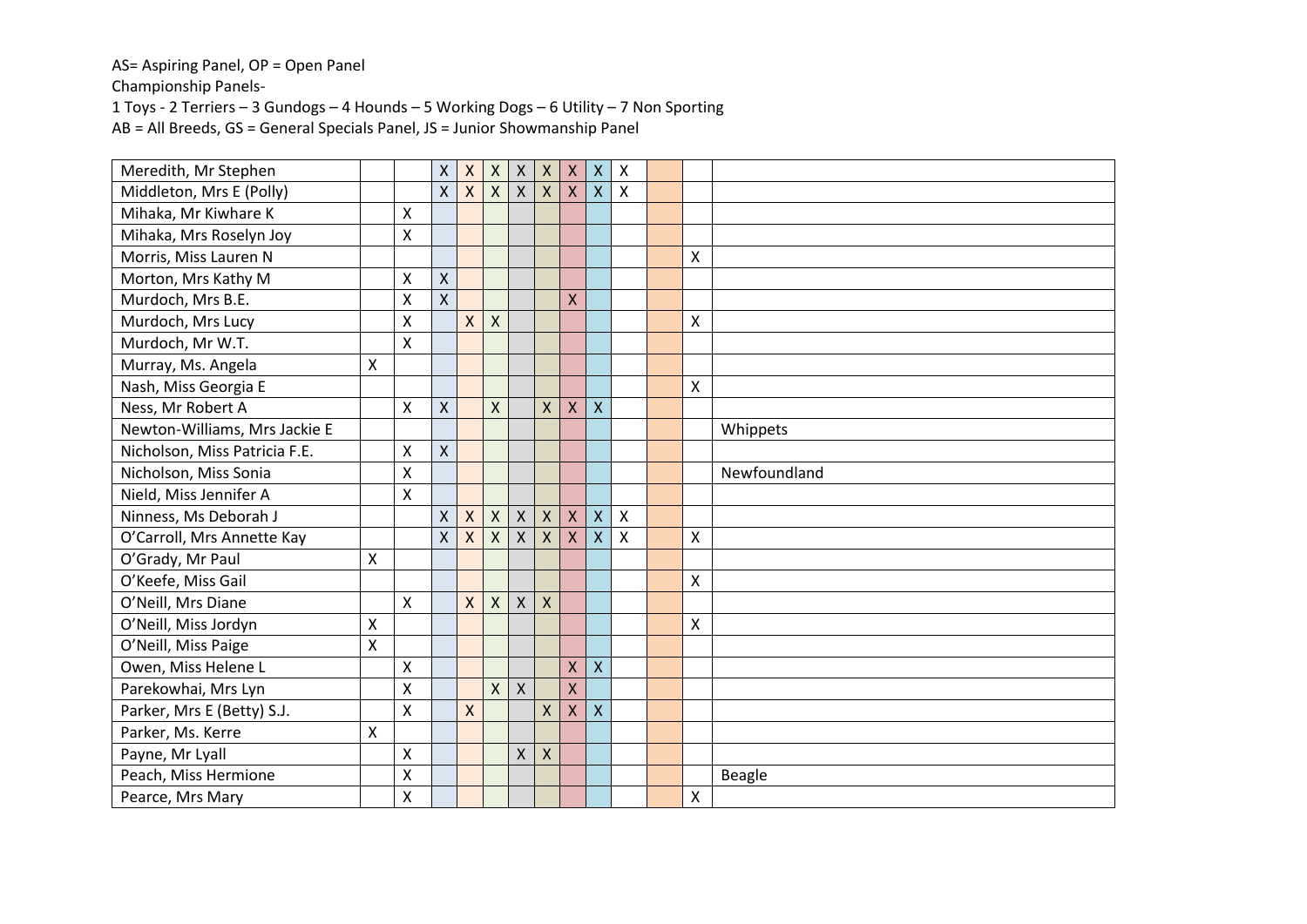Championship Panels-

1 Toys - 2 Terriers – 3 Gundogs – 4 Hounds – 5 Working Dogs – 6 Utility – 7 Non Sporting

| Peck, Mrs Carla        |   | X                  |                |                         |                    |                    |                           |                    | $\pmb{\mathsf{X}}$      |                    |   |   |                     |
|------------------------|---|--------------------|----------------|-------------------------|--------------------|--------------------|---------------------------|--------------------|-------------------------|--------------------|---|---|---------------------|
| Peel, Mr S             |   | X                  |                |                         | $\pmb{\mathsf{X}}$ | $\pmb{\mathsf{X}}$ | $\boldsymbol{\mathsf{X}}$ | $\pmb{\mathsf{X}}$ |                         |                    |   |   |                     |
| Pigou, Mr G.N.         |   | X                  |                |                         |                    |                    |                           |                    |                         |                    |   |   |                     |
| Powley, Mrs Merle      |   | X                  |                |                         |                    | X                  | $\boldsymbol{\mathsf{X}}$ |                    |                         |                    |   |   |                     |
| Prebble, Mrs Shona     |   |                    |                |                         |                    |                    |                           |                    |                         |                    | X |   |                     |
| Price, Mr Gerard       |   | X                  | X              |                         | $\mathsf{X}$       |                    |                           |                    | X                       |                    |   |   |                     |
| Price, Mrs Joanne      |   | X                  |                |                         |                    |                    |                           |                    |                         |                    |   |   |                     |
| Price, Ms Kirsten      |   | $\pmb{\mathsf{X}}$ | X              | $\mathsf{X}$            | $\pmb{\mathsf{X}}$ | $\mathsf{X}$       |                           |                    |                         |                    |   | X |                     |
| Puklowski, Mrs Sigrid  |   | X                  |                | $\overline{\mathsf{X}}$ |                    |                    |                           |                    |                         |                    |   |   |                     |
| Puti, Mr Maunga        |   | X                  |                |                         |                    |                    |                           |                    |                         |                    |   |   | Dobermann           |
| Reichmuth, Mrs Michele |   | X                  |                |                         | $\pmb{\mathsf{X}}$ |                    |                           | $\mathsf{X}$       | $\mathsf{X}$            |                    |   |   |                     |
| Reidy, Mr M.T.V.       |   | X                  |                |                         |                    | $\pmb{\mathsf{X}}$ |                           |                    |                         |                    |   |   |                     |
| Riley, Mrs Diane       |   | X                  | $\mathsf{X}^-$ | $\mathsf{X}$            | $\mathsf{X}$       |                    |                           | $\mathsf{X}$       | $\mathsf{\overline{X}}$ |                    |   | X |                     |
| Robinson, Mr Paul      |   | X                  |                |                         | $\pmb{\mathsf{X}}$ | $\pmb{\mathsf{X}}$ |                           |                    |                         |                    |   |   |                     |
| Rogers, Mrs Anne       |   | X                  |                |                         |                    |                    |                           |                    |                         |                    |   |   | Newfoundland        |
| Rogers, Mrs Barbara A  |   | X                  |                |                         |                    |                    |                           |                    |                         |                    |   |   |                     |
| Rogers, Mrs. Diane     | X |                    |                |                         |                    |                    |                           |                    |                         |                    |   |   |                     |
| Rolfe, Mrs Shirley     |   |                    |                |                         |                    |                    |                           |                    |                         |                    |   | X |                     |
| Rowe, Mrs Erica L      |   | Χ                  |                |                         |                    |                    |                           |                    | $\mathsf{\mathsf{X}}$   |                    |   |   |                     |
| Rumpler, Mr Gordon     |   |                    | $\mathsf{X}^-$ | $\mathsf{X}$            | $\pmb{\mathsf{X}}$ | $\pmb{\mathsf{X}}$ | $\pmb{\mathsf{X}}$        | $\pmb{\mathsf{X}}$ | $\pmb{\mathsf{X}}$      | $\pmb{\mathsf{X}}$ |   |   |                     |
| Rutherford, Mrs Amanda |   | X                  |                |                         |                    |                    |                           |                    |                         |                    |   |   |                     |
| Saltiel, Mr Graham     |   | X                  |                |                         | $\pmb{\mathsf{X}}$ |                    | $\mathsf{X}$              |                    |                         |                    |   |   | German Shepherd Dog |
| Sandford, Mr Scott     |   | $\pmb{\mathsf{X}}$ |                |                         |                    |                    | $\pmb{\mathsf{X}}$        | $\pmb{\mathsf{X}}$ |                         |                    |   |   |                     |
| Schilling, Mr Duncan   |   | X                  |                |                         |                    | X                  |                           |                    |                         |                    |   |   |                     |
| Schilling, Mr Ryan     |   | X                  |                |                         |                    |                    |                           |                    |                         |                    |   |   |                     |
| Schmidt, Ms Sylvia     |   | Χ                  |                |                         | $\sf X$            | $\pmb{\mathsf{X}}$ |                           |                    |                         |                    |   |   |                     |
| Scott, Mr Craig        |   | X                  |                |                         | $\mathsf{X}$       | $\pmb{\mathsf{X}}$ |                           | $\mathsf{X}$       | $\pmb{\mathsf{X}}$      |                    |   |   |                     |
| Scott, Ms. Fiona       | X |                    |                |                         |                    |                    |                           |                    |                         |                    |   |   |                     |
| Sharp, Mr Peter B.C.P. |   | Χ                  |                |                         |                    |                    |                           |                    |                         |                    |   |   |                     |
| Sheddan, Ms Debra      |   | X                  |                |                         |                    |                    |                           |                    |                         |                    |   |   |                     |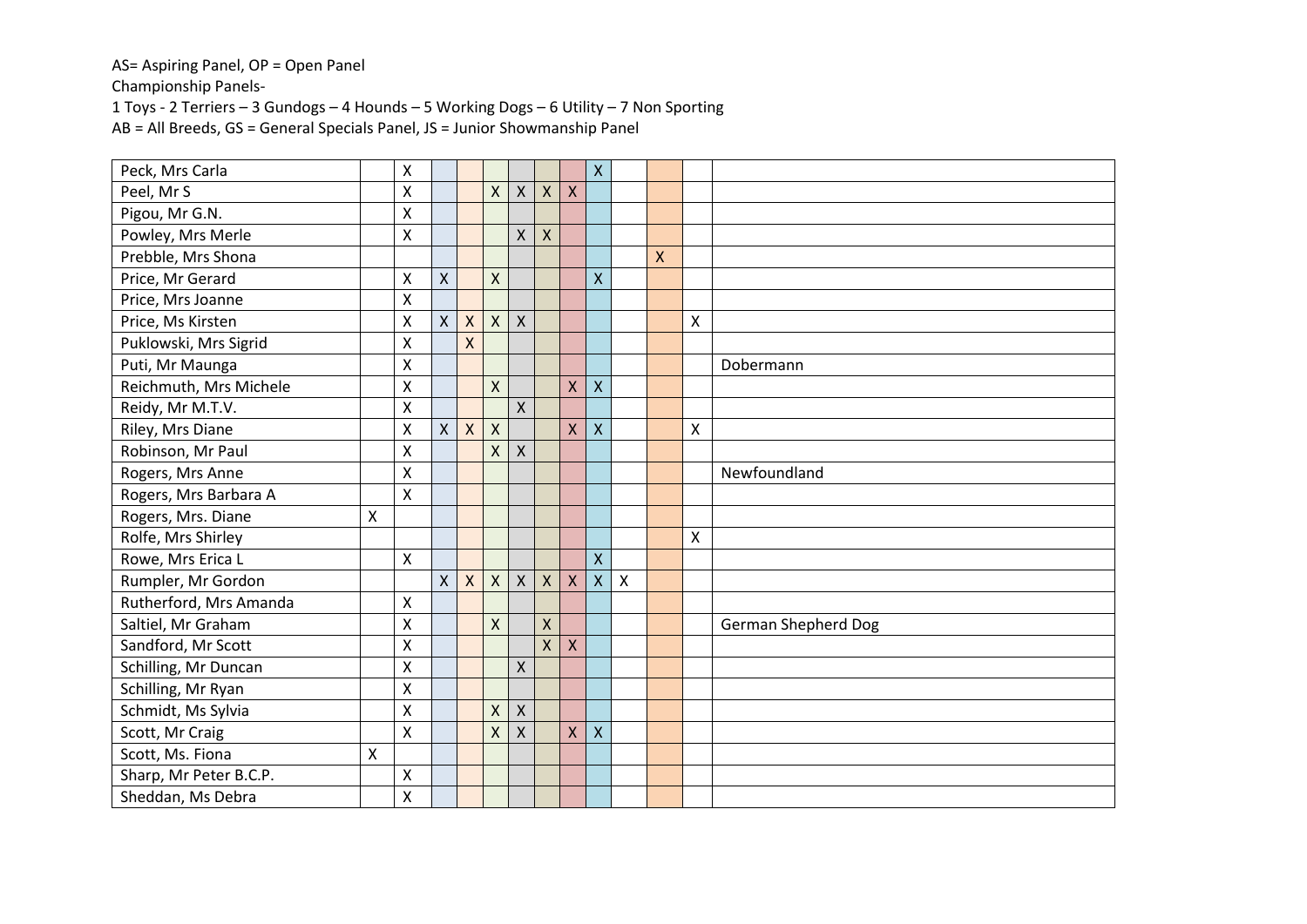Championship Panels-

1 Toys - 2 Terriers – 3 Gundogs – 4 Hounds – 5 Working Dogs – 6 Utility – 7 Non Sporting

| Shields, Mrs G.R.       |   | X |                    |              | $\pmb{\mathsf{X}}$      |                         |                           |                    |                         |                           |                 |                                                      |
|-------------------------|---|---|--------------------|--------------|-------------------------|-------------------------|---------------------------|--------------------|-------------------------|---------------------------|-----------------|------------------------------------------------------|
| Shugg, Mrs Anita        |   | X |                    |              |                         |                         |                           | $\mathsf{X}$       |                         |                           |                 |                                                      |
| Simmons, Mr K.L.        |   |   | X                  | $\mathsf{X}$ | $\mathsf X$             | $\pmb{\mathsf{X}}$      | $\mathsf{X}$              | $\pmb{\mathsf{X}}$ | $\pmb{\mathsf{X}}$      | $\boldsymbol{\mathsf{X}}$ |                 | Weimaraners, Collies Rough & Smooth, Cocker Spaniels |
| Slade, Mr Martyn        |   | X |                    |              |                         |                         |                           |                    |                         |                           |                 | Dobermanns                                           |
| Sloan, Mrs Sonya        |   | X |                    | $\mathsf{X}$ | $\pmb{\mathsf{X}}$      |                         | $\pmb{\chi}$              | $\mathsf{X}$       |                         |                           | X               | Dobermanns                                           |
| Smith, Mrs Glenys M     |   | X |                    |              | $\overline{\mathsf{X}}$ |                         | $\overline{\mathsf{X}}$   |                    |                         |                           |                 |                                                      |
| Smith, Mr Ian R         |   |   | $\mathsf{X}^-$     | X            | X                       | $\mathsf{X}$            | $\boldsymbol{\mathsf{X}}$ | X                  | $\pmb{\mathsf{X}}$      | $\boldsymbol{\mathsf{X}}$ |                 |                                                      |
| Smith, Ms Yvonne        |   |   | $\mathsf{X}^-$     | $\mathsf{X}$ | $\pmb{\mathsf{X}}$      | $\overline{\mathsf{X}}$ | $\mathsf{X}$              | $\mathsf{X}$       | $\mathsf{\mathsf{X}}$   | $\mathsf{\chi}$           |                 |                                                      |
| Stables, Mr P.R.        |   | X |                    |              |                         |                         |                           |                    |                         |                           |                 | Alaskan Malamute                                     |
| Stanton, Mr John F      |   |   | $\times$           | X            | $\mathsf{X}$            | $\mathsf{X}$            | $\boldsymbol{\mathsf{X}}$ | $\mathsf{X}$       | $\mathsf{X}$            | $\boldsymbol{\mathsf{X}}$ |                 |                                                      |
| Stewart, Miss Kathryn   |   | Χ |                    |              |                         |                         |                           |                    |                         |                           |                 |                                                      |
| Stewart, Miss Rebecca   |   | X |                    |              |                         |                         |                           |                    |                         |                           | X               |                                                      |
| Stretton, Mr Allan N    |   | X |                    |              |                         |                         |                           | $\mathsf{X}$       | $\mathsf{\overline{X}}$ |                           | $\mathsf{\chi}$ |                                                      |
| Strongman, Mrs Linda C  |   |   | X                  | $\mathsf{X}$ | $\pmb{\mathsf{X}}$      | $\pmb{\mathsf{X}}$      | $\pmb{\chi}$              | $\mathsf{X}$       | $\pmb{\mathsf{X}}$      | $\boldsymbol{\mathsf{X}}$ |                 |                                                      |
| Sutcliffe, Miss L       |   | Χ |                    |              |                         |                         |                           |                    |                         |                           |                 |                                                      |
| Swift, Mr Doug          |   | X |                    |              | $\mathsf{X}$            | $\mathsf{X}$            |                           |                    |                         |                           |                 |                                                      |
| Swift, Mrs Sue          |   | X |                    |              | $\mathsf{X}$            |                         |                           |                    |                         |                           |                 |                                                      |
| Symmans, Mrs C.B.R.     |   | X |                    | $\mathsf{X}$ |                         | $\pmb{\mathsf{X}}$      |                           |                    |                         |                           |                 |                                                      |
| Tang, Mr Xiao Gang      | Χ |   |                    |              |                         |                         |                           |                    |                         |                           |                 |                                                      |
| Taylor, Mrs Belinda     |   |   |                    |              |                         |                         |                           |                    |                         |                           | X               |                                                      |
| Taylor, Ms Cindy        | Χ |   |                    |              |                         |                         |                           |                    |                         |                           |                 |                                                      |
| Tee, Mrs Heather        |   | Χ | $\pmb{\mathsf{X}}$ |              |                         | X                       | $\pmb{\mathsf{X}}$        | $\pmb{\mathsf{X}}$ | $\mathsf{X}$            |                           |                 |                                                      |
| Theodore, Mrs Nardine   |   | X |                    |              |                         |                         |                           |                    |                         |                           |                 |                                                      |
| Theron, Miss Helen      |   | X |                    |              |                         | X                       |                           |                    |                         |                           |                 |                                                      |
| Tipler, Mrs Carole F    |   | X |                    |              | $\pmb{\mathsf{X}}$      | $\pmb{\mathsf{X}}$      | $\mathsf{X}$              |                    |                         |                           |                 | Saluki                                               |
| Tolley, Mr Brian D      |   | Χ |                    |              |                         |                         |                           | X                  | $\mathsf{X}$            |                           |                 | <b>Cavalier King Charles Spaniel</b>                 |
| Tolley, Miss Carrie L   |   | X |                    |              |                         |                         |                           |                    |                         |                           |                 |                                                      |
| Townsend, Miss Joanne M |   | X |                    |              |                         | X                       |                           |                    |                         |                           |                 |                                                      |
| Trainor, Miss Amy-Lee   |   | X |                    |              |                         |                         |                           |                    |                         |                           | X               |                                                      |
| Trainor, Ms. Anya       | Χ |   |                    |              |                         |                         |                           |                    |                         |                           |                 |                                                      |